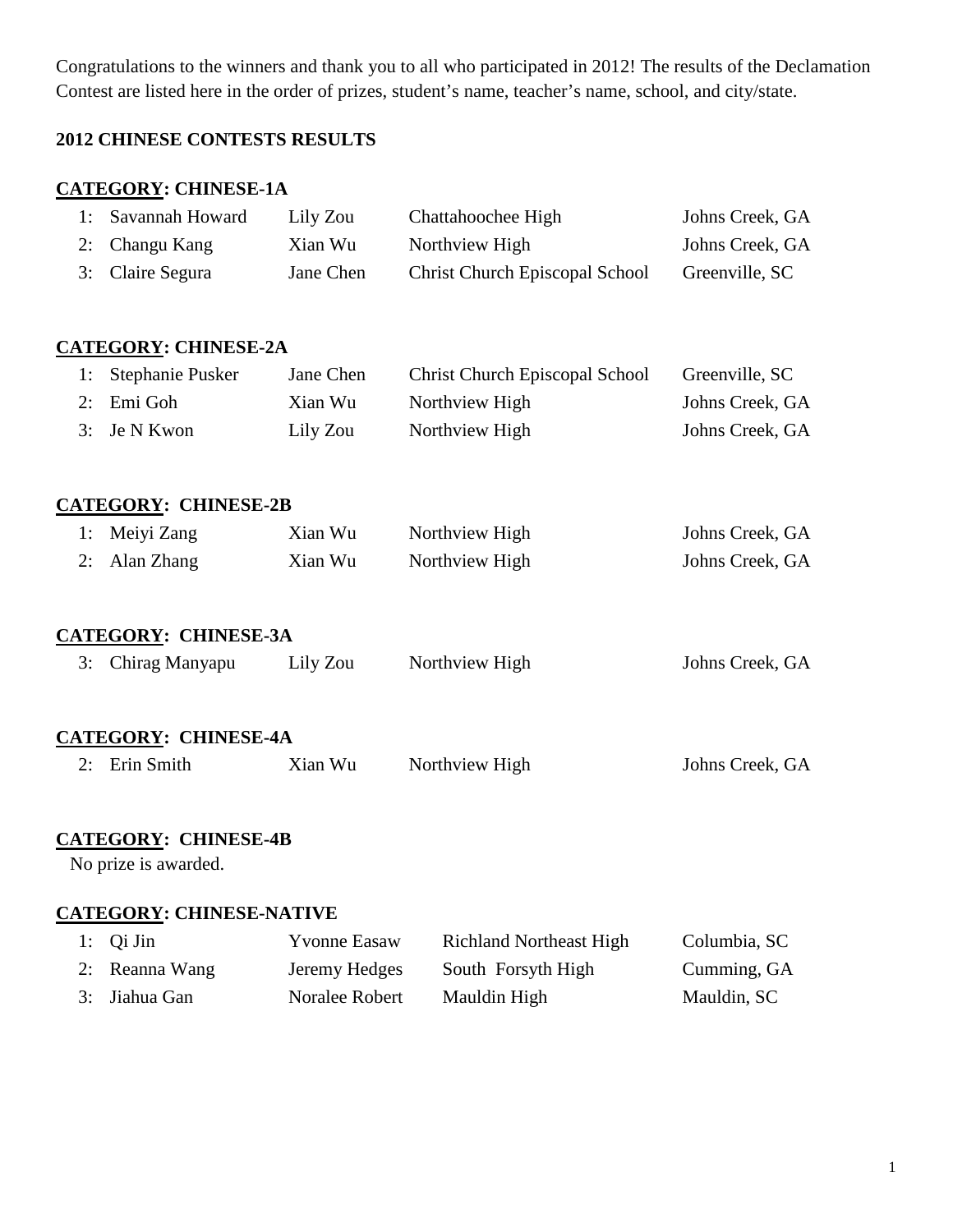#### **2012 RUSSIAN CONTESTS RESULTS**

#### **CATEGORY: RUSSIAN-NATIVE**

| 1: Polina Yakovleva | <b>Catherine Francisse</b> | Northview High | Johns Creek, GA |
|---------------------|----------------------------|----------------|-----------------|
|                     |                            |                |                 |

#### **2012 JAPANESE CONTESTS RESULTS**

## **CATEGORY: JAPANESE- 2A**

1: Anna Leese Wallace Toshiko Joerger Visions International Greenville, SC

## **CATEGORY: JAPANESE-NATIVE**

| 1: Kohei Sato    | Terri Zavodnik | Riverside High | Greer, SC |
|------------------|----------------|----------------|-----------|
| 2: Shunsuke Sato | Terri Zavodnik | Riverside High | Greer, SC |

#### **2012 ASL CONTESTS RESULTS**

#### **CATEGORY: ASL-B**

| SC School for the Deaf and the Blind Spartanburg, SC<br>1: Kia Smith<br>Kim Dunn |  |
|----------------------------------------------------------------------------------|--|
|----------------------------------------------------------------------------------|--|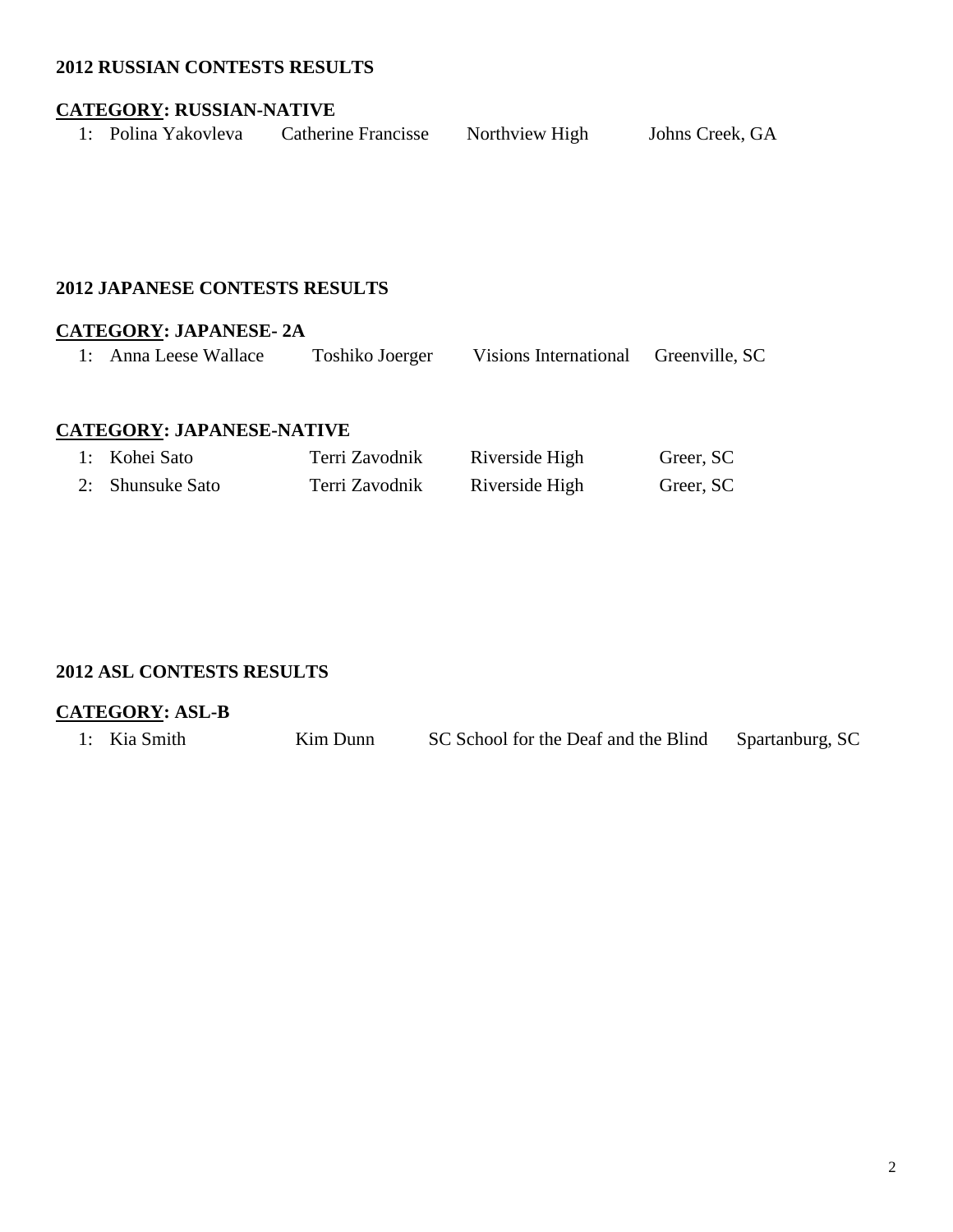# **2012 GERMAN CONTESTS RESULTS**

# **CATEGORY: GERMAN-1A**

| 1: | <b>Amber Melton</b>        | Patrick Wallace    | Whitewater High             | Fayetteville, GA |
|----|----------------------------|--------------------|-----------------------------|------------------|
| 2: | Olivia Curry               | Michaela Claus-Nix | South Forsyth High          | Cumming, GA      |
| 3: | Benjamin Cram              | Delana Snyder      | DW Daniel High              | Central, SC      |
|    |                            |                    |                             |                  |
|    | <b>CATEGORY: GERMAN-1B</b> |                    |                             |                  |
| 1: | Eric Danielsson            | Michaela Claus-Nix | South Forsyth High          | Cumming, GA      |
| 2: | <b>Frederick Lester</b>    | Antonela Kljajic   | Starr's Mill High           | Fayetteville, GA |
|    |                            |                    |                             |                  |
|    | <b>CATEGORY: GERMAN-2A</b> |                    |                             |                  |
| 1: | Kathleen Herbst            | Delana Snyder      | DW Daniel High              | Central, SC      |
| 2: | <b>Grant Pigeon</b>        | Kathleen Dickel    | DW Daniel High              | Central, SC      |
| 3: | <b>Timothy Housand</b>     | Delana Snyder      | DW Daniel High              | Central, SC      |
|    |                            |                    |                             |                  |
|    | <b>CATEGORY: GERMAN-3A</b> |                    |                             |                  |
| 1: | Sarah Waldvogel            | Kathleen Dickel    | DW Daniel High              | Central, SC      |
| 2: | Grace Weidemann            | Kathleen Dickel    | DW Daniel High              | Central, SC      |
| 3: | Armend Kaleshi             | <b>Bill Bryan</b>  | Sandy Creek High            | Tyrone, GA       |
|    |                            |                    |                             |                  |
|    | <b>CATEGORY: GERMAN-3B</b> |                    |                             |                  |
| 1: | Alyssa Rentz               | Antonela Kljajic   | Starr's Mill High           | Fayetteville, GA |
|    |                            |                    |                             |                  |
|    | <b>CATEGORY: GERMAN-4A</b> |                    |                             |                  |
| 1: | Ian Espey                  | Maren Riekmann     | <b>SC Governor's School</b> | Greenville, SC   |
| 2: | John Holmes                | Kathleen Dickel    | DW Daniel High              | Central, SC      |
| 3: | Erica Ryan                 | Kathleen Dickel    | DW Daniel High              | Central, SC      |
|    |                            |                    |                             |                  |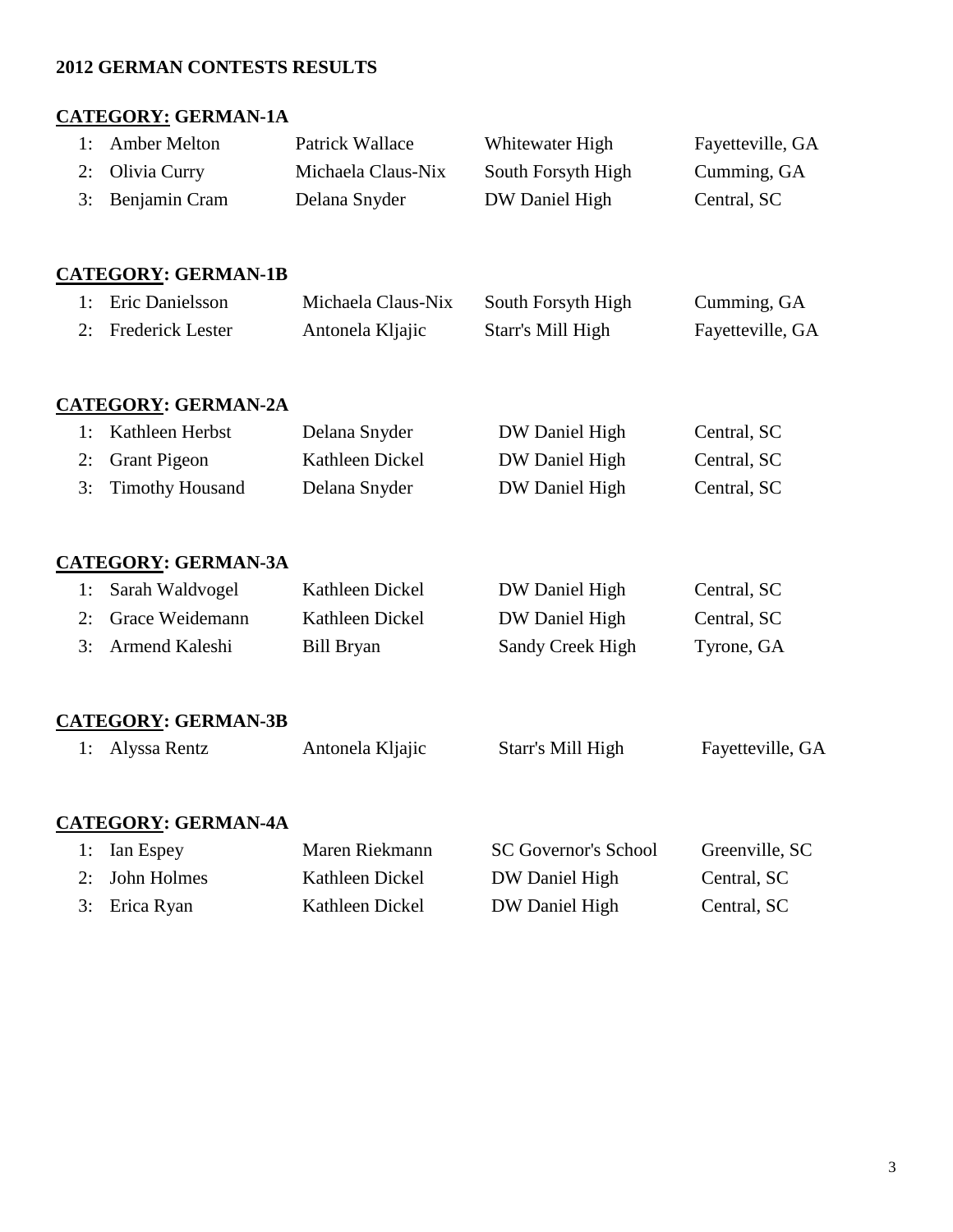# **2012 LATIN CONTESTS RESULTS**

# **CATEGORY: LATIN-1A**

| 1: Morgan Dannels | Martha Anne Boseski | Blythewood High | Blythewood, SC     |
|-------------------|---------------------|-----------------|--------------------|
| 2: Cameron Kelly  | Martha Anne Boseski | Blythewood High | Blythewood, SC     |
| 3: Kaitlin Melvin | Connie Bryant       | McIntosh High   | Peachtree City, GA |

## **CATEGORY: LATIN -2A**

| 1: Ighiwiyisi Omoigui | Cristian Ugro       | Spring Valley High | Columbia, SC       |
|-----------------------|---------------------|--------------------|--------------------|
| 2: Alexis Kiser       | Martha Anne Boseski | Blythewood High    | Blythewood, SC     |
| 3: Kaylee Lloyd       | Connie Bryant       | McIntosh High      | Peachtree City, GA |

# **CATEGORY: LATIN -3A**

| 1: Jordan McCormack | Cristian Ugro | Spring Valley High             | Columbia, SC |
|---------------------|---------------|--------------------------------|--------------|
| 2: Christina Nealis | David Letts   | <b>Richland Northeast High</b> | Columbia, SC |
| 3: Andy Scull       | David Letts   | <b>Richland Northeast High</b> | Columbia, SC |

# **CATEGORY: LATIN -4A**

| 1: Diego Cuestas | Connie Bryant | McIntosh High | Peachtree City, GA |
|------------------|---------------|---------------|--------------------|
| 2: Joshua Parker | Connie Bryant | McIntosh High | Peachtree City, GA |
| 3: Ella Trimbach | Connie Bryant | McIntosh High | Peachtree City, GA |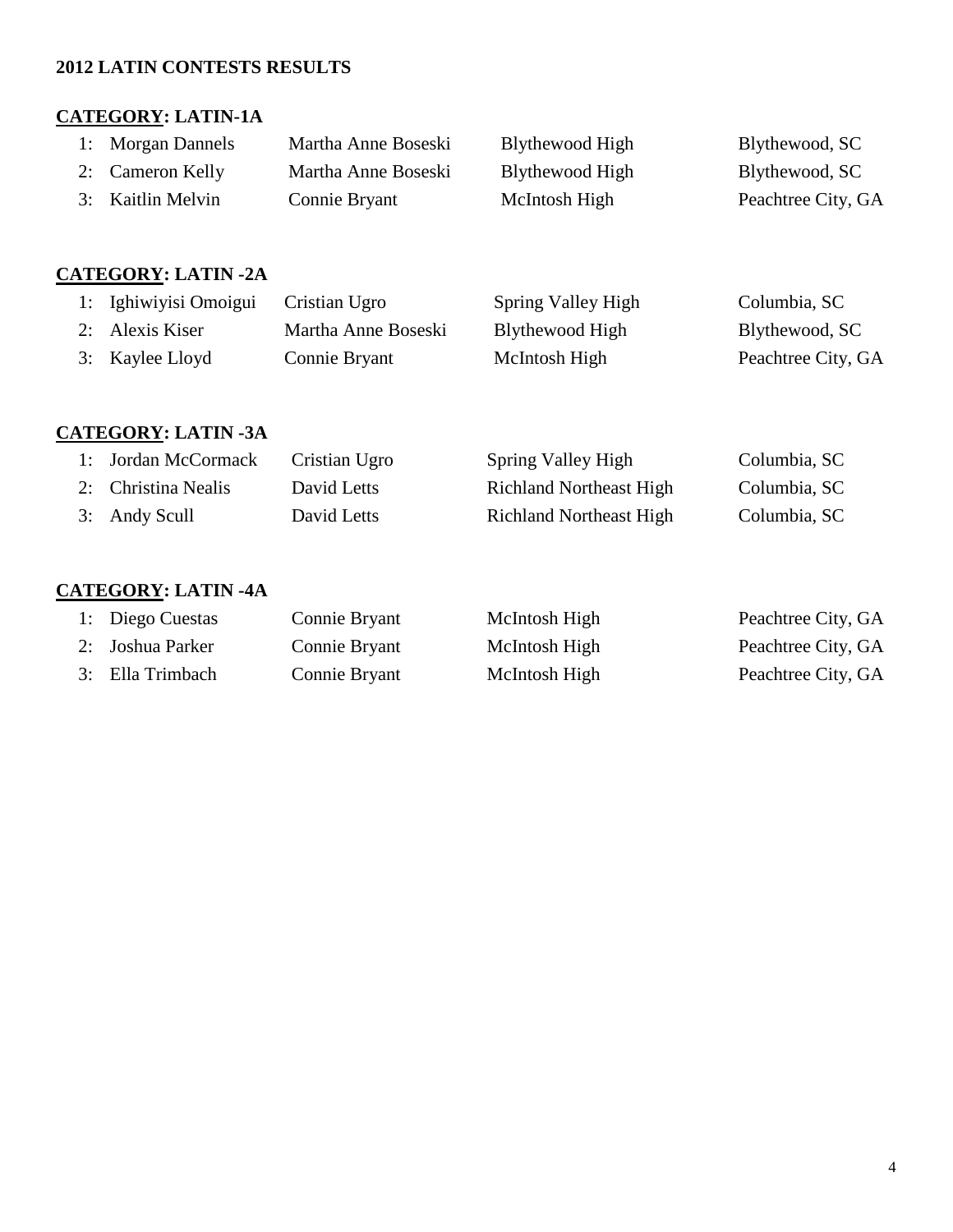#### **2012 FRENCH CONTESTS RESULTS**

#### **CATEGORY: FRENCH-1A-1**

| 1: Marisa McGrady | Jenny McGrady | <b>Christ Church Episcopal School</b> | Greenville, SC   |
|-------------------|---------------|---------------------------------------|------------------|
| 2: Kenna McKenzie | Marie Scott   | Starr's Mill High                     | Fayetteville, GA |
| 3: Abrea Grant    | Tanner Tucker | James Island Charter High             | Charleston, SC   |

## **CATEGORY: FRENCH-1A-2**

| 1: Iman Qatawi       | Margaret Sullivan | Spartanburg Day School | Spartanburg, SC  |
|----------------------|-------------------|------------------------|------------------|
| 2: Marianna Bacallao | Susan Jackson     | Whitewater High        | Fayetteville, GA |
| 3: Detrix Bickham    | Gina Faas         | CE Murray High         | Greeleyville, SC |

#### **CATEGORY: FRENCH-1A-3**

| 1: Joseph Ravan | <b>Wendy Stephens</b>      | Spring Valley High         | Columbia, SC       |
|-----------------|----------------------------|----------------------------|--------------------|
| 2: Imane Mokri  | David Bobkowski            | McIntosh High              | Peachtree City, GA |
| 3: Faryal Khan  | <b>Christiane Brackett</b> | <b>Fayette County High</b> | Fayetteville, GA   |

## **CATEGORY: FRENCH-1A-4**

| 1: Christian Couvosier | Valerie Hughey  | Starr's Mill High                     | Fayetteville, GA |
|------------------------|-----------------|---------------------------------------|------------------|
| 2: Timothy Crouse      | Stephanie Platt | James Island Charter High             | Charleston, SC   |
| 3: Page Arrington      | Jenny McGrady   | <b>Christ Church Episcopal School</b> | Greenville, SC   |

#### **CATEGORY: FRENCH -2A-1**

| 1: Rakib Siddique   | <b>Wendy Stephens</b> | Spring Valley High | Columbia, SC     |
|---------------------|-----------------------|--------------------|------------------|
| 2: Kimaada Kiongozi | Susan Jackson         | Whitewater High    | Fayetteville, GA |
| 3: Keren Reizis     | <b>Quinton Prince</b> | Northview High     | Johns Creek, GA  |

#### **CATEGORY: FRENCH -2A-2**

| 1: Clara Riley     | Virginie Mitchell       | <b>Christ Church Episcopal School</b> | Greenville, SC |
|--------------------|-------------------------|---------------------------------------|----------------|
| 2: Ross Ferguson   | <b>Chatheine Miller</b> | James Island Charter High             | Charleston, SC |
| 3: Charles Johnson | Monique Glass           | <b>SC Governor's School</b>           | Greenville, SC |

#### **CATEGORY: FRENCH -2A-3**

| 1: Molly Mahon      | Margaret Sullivan    | Spartanburg Day School      | Spartanburg, SC |
|---------------------|----------------------|-----------------------------|-----------------|
| 2: Catherine Denaux | <b>Tanner Tucker</b> | James Island Charter High   | Charleston, SC  |
| 3: Hayley Cheek     | Helene Robinson      | <b>SC Governor's School</b> | Greenville, SC  |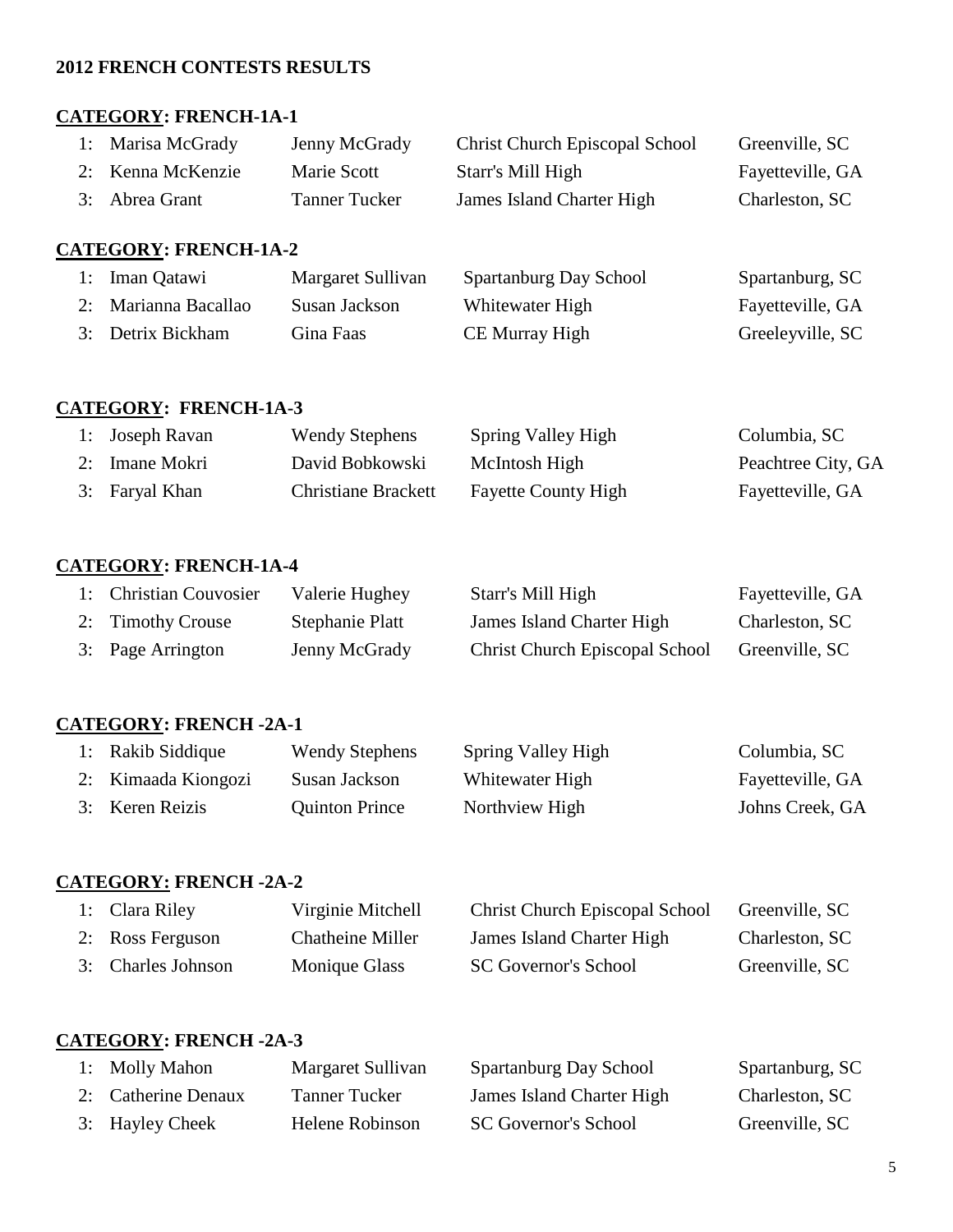# **CATEGORY: FRENCH -2A-4**

| 1: Annefloor DeGroot | Marie Scott           | Starr's Mill High  | Fayetteville, GA |
|----------------------|-----------------------|--------------------|------------------|
| 2: Michael Foster    | Marie Scott           | Starr's Mill High  | Fayetteville, GA |
| 3: Carl Lobitz       | <b>Wendy Stephens</b> | Spring Valley High | Columbia, SC     |

## **CATEGORY: FRENCH -2B**

| 1: Molly Collins           | <b>Tanner Tucker</b> | James Island Charter High             | Charleston, SC |
|----------------------------|----------------------|---------------------------------------|----------------|
| 2: Emile Batchelder-Schwab | Virginie Mitchell    | <b>Christ Church Episcopal School</b> | Greenville, SC |

# **CATEGORY: FRENCH -3A-1**

| 1: Lisa Louw       | Helene Robinson  | SC Governor's School                  | Greenville, SC |
|--------------------|------------------|---------------------------------------|----------------|
| 2: Alberto Quirico | Johanna Brassert | <b>Christ Church Episcopal School</b> | Greenville, SC |
| 3: Lori North      | Noralee Robert   | Mauldin High                          | Mauldin, SC    |

# **CATEGORY: FRENCH -3A-2**

| 1: Florian Klughammer | Johanna Brassert      | <b>Christ Church Episcopal School</b> | Greenville, SC     |
|-----------------------|-----------------------|---------------------------------------|--------------------|
| 2: Aryn Cooper        | <b>Wendy Stephens</b> | Spring Valley High                    | Columbia, SC       |
| 3: Anna Haas          | David Bobkowski       | McIntosh High                         | Peachtree City, GA |

## **CATEGORY: FRENCH -3A-3**

| 1: Patrick Wu         | <b>Catherine Francisse</b> | Northview High              | Johns Creek, GA    |
|-----------------------|----------------------------|-----------------------------|--------------------|
| 2: Marguerite Murrell | David Bobkowski            | McIntosh High               | Peachtree City, GA |
| 3: Ian Burnette       | Helene Robinson            | <b>SC Governor's School</b> | Greenville, SC     |

#### **CATEGORY: FRENCH -3A-4**

| 1: James Miller     | Noralee Robert    | Mauldin High                          | Mauldin, SC    |
|---------------------|-------------------|---------------------------------------|----------------|
| 2: Arianne McKelvey | Chatheine Miller  | James Island Charter High             | Charleston, SC |
| 3: Felix Fischer    | Virginie Mitchell | <b>Christ Church Episcopal School</b> | Greenville, SC |

## **CATEGORY: FRENCH -3B**

| 1: Noelle Warfford | Noralee Robert  | Mauldin High                | Mauldin, SC    |
|--------------------|-----------------|-----------------------------|----------------|
| 2: Hannah Walters  | Tanner Tucker   | James Island Charter High   | Charleston, SC |
| 3: Savannah Campo  | Helene Robinson | <b>SC Governor's School</b> | Greenville, SC |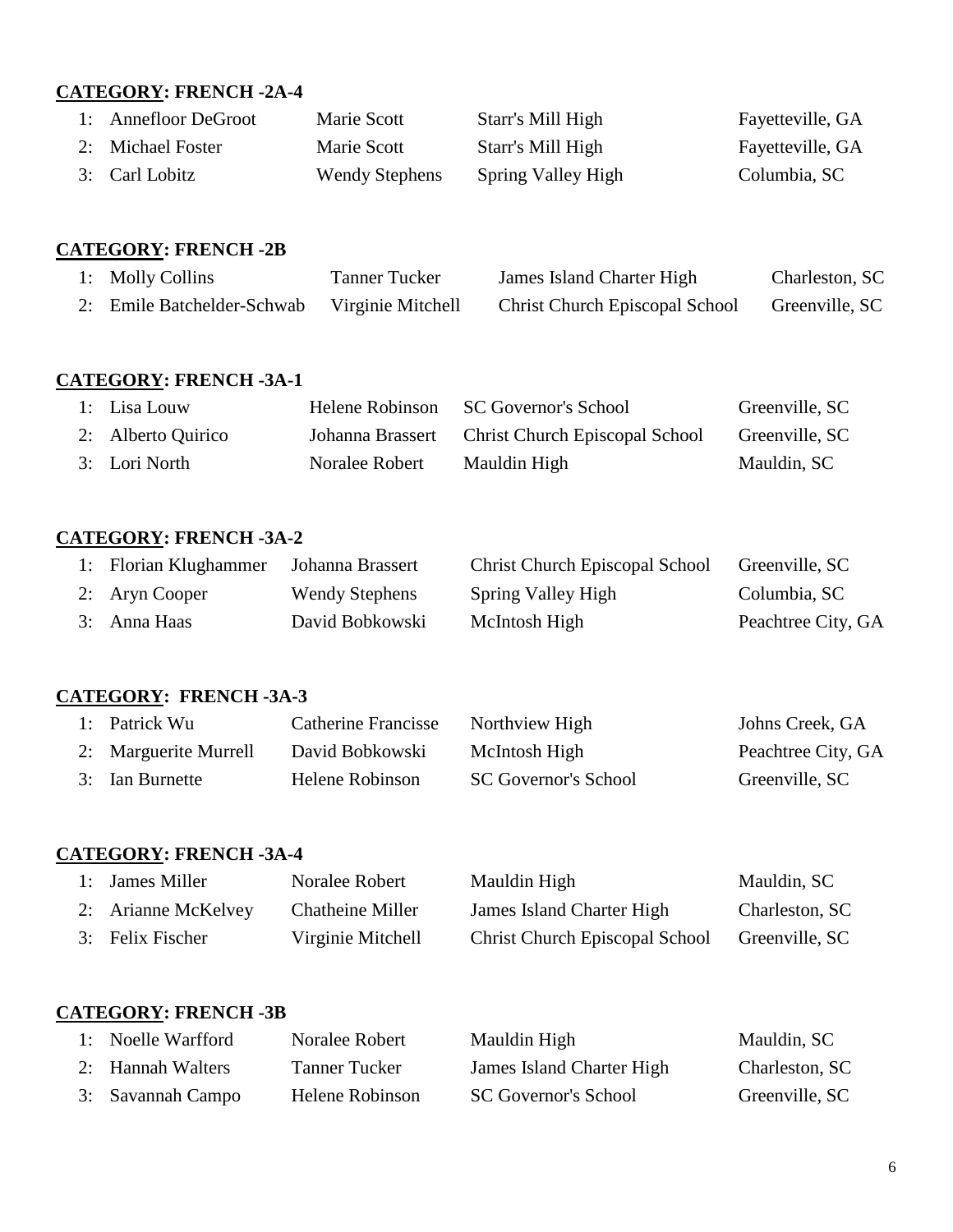## **CATEGORY: FRENCH -4A-1**

| 1: Noah Liebman      | Carmen Brannon             | DW Daniel High                        | Central, SC      |
|----------------------|----------------------------|---------------------------------------|------------------|
| 2: Subira Jean-Simon | <b>Christiane Brackett</b> | <b>Fayette County High</b>            | Fayetteville, GA |
| 3: Julian Gallus     | Virginie Mitchell          | <b>Christ Church Episcopal School</b> | Greenville, SC   |

# **CATEGORY: FRENCH -4A-2**

| 1: Kelly Blackmon   | Valerie Hughey        | Starr's Mill High      | Fayetteville, GA |
|---------------------|-----------------------|------------------------|------------------|
| 2: Kendra Little    | <b>Quinton Prince</b> | Northview High         | Johns Creek, GA  |
| 3: Bailey Verreault | Margaret Sullivan     | Spartanburg Day School | Spartanburg, SC  |

## **CATEGORY: FRENCH -4A-3**

| 1: Polina Yakovleva | <b>Catherine Francisse</b> | Northview High    | Johns Creek, GA  |
|---------------------|----------------------------|-------------------|------------------|
| 2: Genevieve Aucoin | <b>Quinton Prince</b>      | Northview High    | Johns Creek, GA  |
| 3: Laura Lien       | Marie Scott                | Starr's Mill High | Fayetteville, GA |

# **CATEGORY: FRENCH -4B**

| 1: Ryan Simmons            | Virginie Mitchell          | Christ Church Episcopal School Greenville, SC |                  |
|----------------------------|----------------------------|-----------------------------------------------|------------------|
| 2: Andre Batchelder-Schwab | Virginie Mitchell          | Christ Church Episcopal School Greenville, SC |                  |
| 3: Thomas Weiss            | <b>Christiane Brackett</b> | <b>Fayette County High</b>                    | Fayetteville, GA |

#### **CATEGORY: FRENCH -NATIVE**

| 1: Lan Bai<br>Catherine Francisse<br>Northview High | Johns Creek, GA |
|-----------------------------------------------------|-----------------|
|-----------------------------------------------------|-----------------|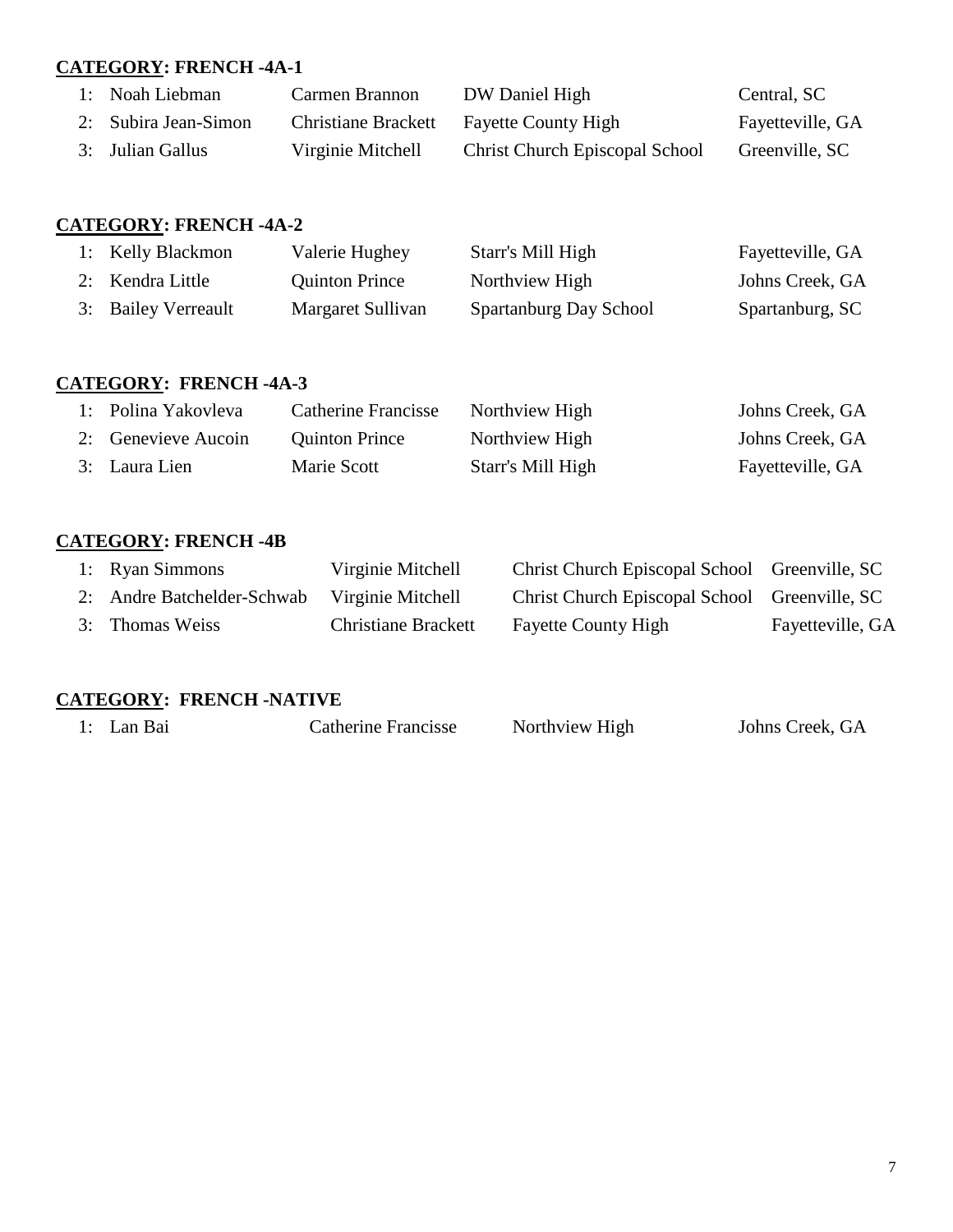#### **SPANISH CONTESTS RESULTS**

#### **CATEGORY: SPANISH-1A-1**

| 1: Ayesha Syed    | Karen Dean       | Whitewater High                      | Fayetteville, GA |
|-------------------|------------------|--------------------------------------|------------------|
| 2: Sara Slaughter | Melissa Drummond | St. Paul the Apostle Catholic School | Spartanburg, SC  |
| 3: Alex Freeman   | Lourdes Nieves   | Whitewater High                      | Fayetteville, GA |

## **CATEGORY: SPANISH-1A-2**

| 1: Lucas Saul        | Irma Smith    | Whitewater High                       | Fayetteville, GA |
|----------------------|---------------|---------------------------------------|------------------|
| 2: Savannah Cuccio   | Julie Lane    | Whitewater High                       | Fayetteville, GA |
| 3: Dorothy Gheorghiu | Jennie Kappel | <b>Christ Church Episcopal School</b> | Greenville, SC   |

# **CATEGORY: SPANISH -1B**

|  |  |  | 1: Rebecca Funderburk Melissa Drummond St. Paul the Apostle Catholic School Spartanburg, SC |  |
|--|--|--|---------------------------------------------------------------------------------------------|--|
|--|--|--|---------------------------------------------------------------------------------------------|--|

# **CATEGORY: SPANISH -2A-1**

| 1: Maddie Beatty     | Laura Alldredge  | Starr's Mill High  | Fayetteville, GA |
|----------------------|------------------|--------------------|------------------|
| 2: Sydney Mai        | Laura Hunt       | South Forsyth High | Cumming, GA      |
| 3: Tam'Bri'Anna Hill | Elizabeth Dineen | Whitewater High    | Fayetteville, GA |

#### **CATEGORY: SPANISH -2A-2**

| 1: Jonathon Johnson | Kib Hunt           | <b>Fairfield Central High</b> | Winnsboro, SC    |
|---------------------|--------------------|-------------------------------|------------------|
| 2: Sweta Ghatti     | Patricia Rodriguez | Northview High                | Johns Creek, GA  |
| 3: Gunita Rahman    | Laura Alldredge    | Starr's Mill High             | Fayetteville, GA |

# **CATEGORY: SPANISH -2A-3**

| 1: D'wayne Copper Jr. | Marcela Ssample | Starr's Mill High                     | Fayetteville, GA |
|-----------------------|-----------------|---------------------------------------|------------------|
| 2: Madhuree Patel     | Karen Dean      | Whitewater High                       | Fayetteville, GA |
| 3: Anni Huang         | Julie Bullinger | <b>Christ Church Episcopal School</b> | Greenville, SC   |

## **CATEGORY: SPANISH -2A-4**

| 1: Maud DeGroot   | Jaye O'Brien    | Starr's Mill High | Fayetteville, GA |
|-------------------|-----------------|-------------------|------------------|
| 2: Zivan Tan      | Marcela Ssample | Starr's Mill High | Fayetteville, GA |
| 3: Emily Waldroup | Karen Dean      | Whitewater High   | Fayetteville, GA |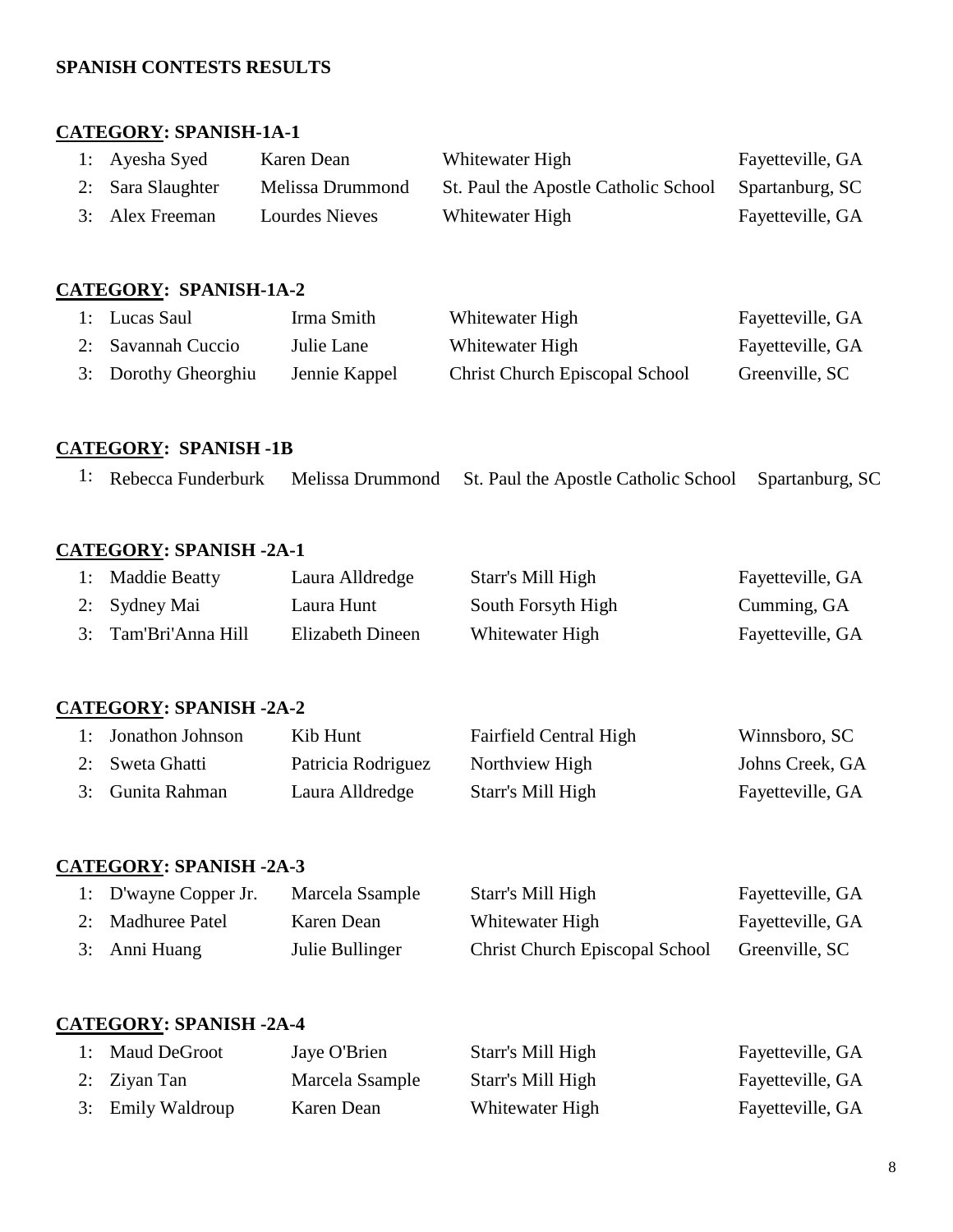#### **CATEGORY: SPANISH -3A-1**

| 1: Victoria Vaisvil | Elizabeth Dineen       | Whitewater High            | Fayetteville, GA   |
|---------------------|------------------------|----------------------------|--------------------|
| 2: Imane Mokri      | Susan Boutier          | McIntosh High              | Peachtree City, GA |
| 3: Dennis Dixon     | <b>Walter Crawford</b> | <b>Fayette County High</b> | Fayetteville, GA   |

# **CATEGORY: SPANISH -3A-2**

| 1: Rachel Kafka    | Elizabeth Dineen | Whitewater High            | Fayetteville, GA |
|--------------------|------------------|----------------------------|------------------|
| 2: Jasmine Johnson | Kim Newman       | Whitewater High            | Fayetteville, GA |
| 3: Emily Gomes     | Lucia Flynn      | <b>Fayette County High</b> | Fayetteville, GA |

#### **CATEGORY: SPANISH -3A-3**

| 1: Philip Smith  | Walter Crawford        | <b>Fayette County High</b> | Fayetteville, GA |
|------------------|------------------------|----------------------------|------------------|
| 2: Amy Allen     | Marcela Sample         | Starr's Mill High          | Fayetteville, GA |
| 3: Laura Harness | <b>Shayne Thompson</b> | Griffin High               | Griffin, GA      |

## **CATEGORY: SPANISH -3B**

|  | 1: Maria Lopez | Madeline Rodriguez Starr's Mill High |  | Fayetteville, GA |
|--|----------------|--------------------------------------|--|------------------|
|--|----------------|--------------------------------------|--|------------------|

## **CATEGORY: SPANISH -4A-1**

| 1: Ella Sivertsen | Kim Newman         | Whitewater High | Fayetteville, GA |
|-------------------|--------------------|-----------------|------------------|
| 2: Jason Skeete   | Lieu Stoddart      | Hanahan High    | Hanahan, SC      |
| 3: Hailin Liu     | Patricia Rodriguez | Northview High  | Johns Creek, GA  |

#### **CATEGORY: SPANISH -4A-2**

| 1: Anu Romesh     | Maggie Gustavus    | South Forsyth High | Cumming, GA        |
|-------------------|--------------------|--------------------|--------------------|
| 2: Maria McCranie | Brooke Lloyd       | McIntosh High      | Peachtree City, GA |
| 3: Rachel Boggs   | Madeline Rodriguez | Starr's Mill High  | Fayetteville, GA   |

## **CATEGORY: SPANISH -4A-3**

| 1: Sydney Miles   | Laura Alldredge | Starr's Mill High                     | Fayetteville, GA |
|-------------------|-----------------|---------------------------------------|------------------|
| 2: Sophie Helmers | Julie Bullinger | <b>Christ Church Episcopal School</b> | Greenville, SC   |
| 3: Anna Schramski | Salima Bacchus  | Cedar Shoals High                     | Athens, GA       |

## **CATEGORY: SPANISH -4A-4**